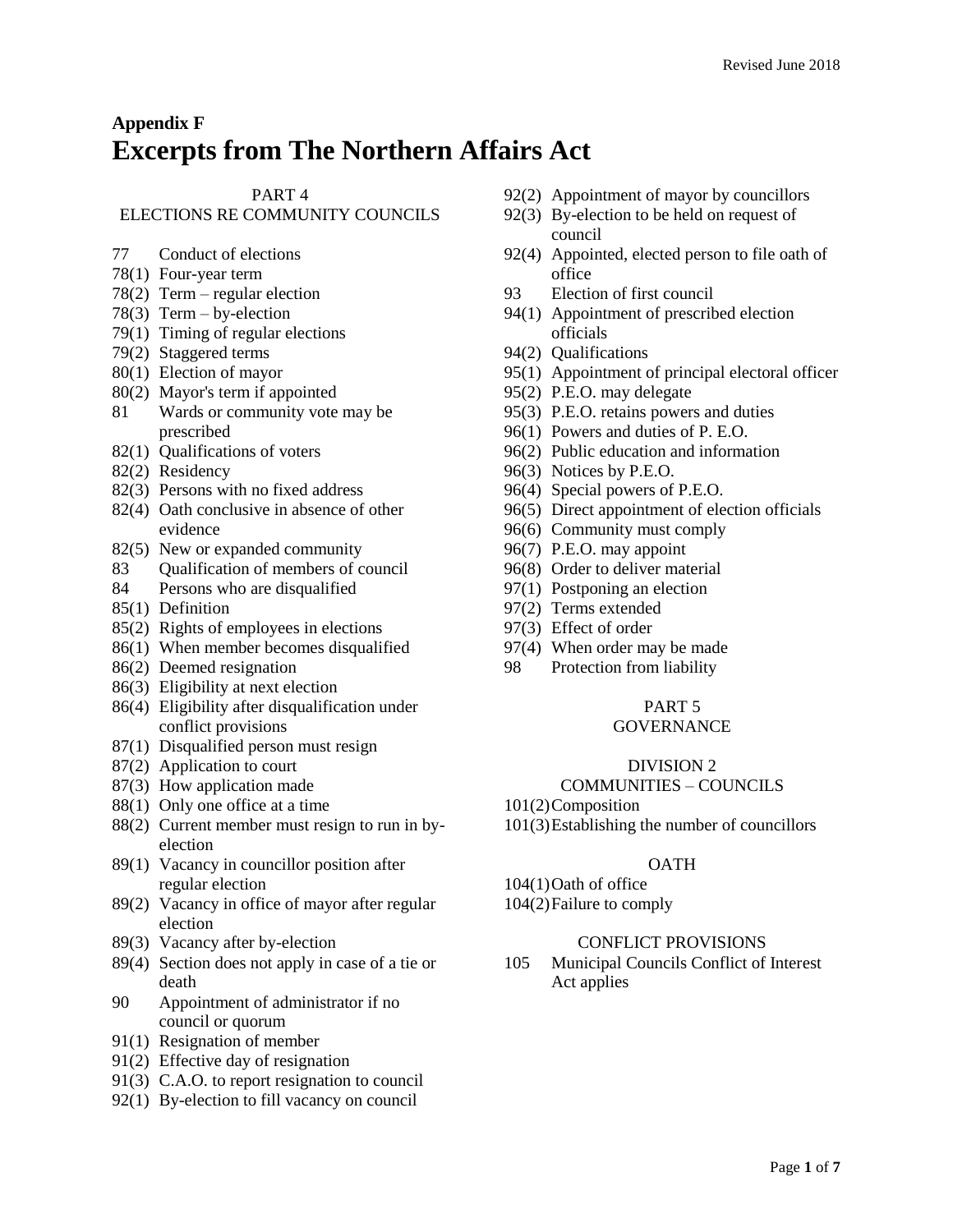#### PART 4

# ELECTIONS RE COMMUNITY COUNCILS

## **Conduct of elections**

**[77](https://web2.gov.mb.ca/laws/statutes/ccsm/n100f.php#77)** The election of members of a council is to be in accordance with this Part and the regulations.

#### **Four-year term**

**[78\(1\)](https://web2.gov.mb.ca/laws/statutes/ccsm/n100f.php#78)** A member of council elected at a regular election holds office for a term of four years.

#### **Term — regular election**

**[78\(2\)](https://web2.gov.mb.ca/laws/statutes/ccsm/n100f.php#78(2))** The term of office of a member of a council elected at a regular election starts 14 days after the day of the election and ends 14 days after the next regular election held to fill the position.

#### **Term — by-election**

**[78\(3\)](https://web2.gov.mb.ca/laws/statutes/ccsm/n100f.php#78(3))** An individual elected to fill a vacancy on council holds office from the day the senior election official declares the results of the byelection and ends 14 days after the next regular election held to fill the position.

#### **Timing of regular elections**

**[79\(1\)](https://web2.gov.mb.ca/laws/statutes/ccsm/n100f.php#79)** Regular elections must be held on the fourth Wednesday of October in the year prescribed by the minister.

## **Staggered terms**

**[79\(2\)](https://web2.gov.mb.ca/laws/statutes/ccsm/n100f.php#79(2))** A regulation under this Part may provide staggered terms for members of a council.

#### **Election of mayor**

**[80\(1\)](https://web2.gov.mb.ca/laws/statutes/ccsm/n100f.php#80)** The mayor of a community is to be elected by a vote of the voters of the whole community unless the regulation establishing the community provides that the mayor is to be appointed from among the councillors.

#### **Mayor's term if appointed**

**[80\(2\)](https://web2.gov.mb.ca/laws/statutes/ccsm/n100f.php#80(2))** A mayor appointed from among the councillors holds office as mayor for a term of one year, but is eligible for reappointment.

#### **Wards or community vote may be prescribed**

**[81](https://web2.gov.mb.ca/laws/statutes/ccsm/n100f.php#81)** A regulation under this Part may provide for the election of councillors by a vote of the

voters of the whole community or on the basis of wards. If wards are prescribed, a different number of members may be prescribed for different wards.

#### **Qualifications of voters**

**[82\(1\)](https://web2.gov.mb.ca/laws/statutes/ccsm/n100f.php#82)** A person is qualified to vote in an election of members of the council of a community if on the day of the election he or she is

- (a) a Canadian citizen who is 18 years of age or older; and
- (b) a resident of the community, and has been so for at least six months before election day.

## **Residency**

**[82\(2\)](https://web2.gov.mb.ca/laws/statutes/ccsm/n100f.php#82(2))** Under this Act, the following rules apply in determining the residency of a person:

- 1. A person is a resident of the place where he or she has his or her ordinary residence, and to which he or she intends to return when away from it.
- 2. A person may be a resident of only one place at a time.
- 3. A person does not change residence until he or she has a new residence.

## **Persons with no fixed address**

**[82\(3\)](https://web2.gov.mb.ca/laws/statutes/ccsm/n100f.php#82(3))** A person who does not have an ordinary residence is deemed to reside at the shelter, hostel or similar institution that most frequently provides lodging, food or other social services to the person.

#### **Oath conclusive in absence of other evidence**

**[82\(4\)](https://web2.gov.mb.ca/laws/statutes/ccsm/n100f.php#82(4))** A person's oath regarding the place that most frequently provides lodging, food or other social services to the person is conclusive, in the absence of evidence to the contrary.

#### **New or expanded community**

**[82\(5\)](https://web2.gov.mb.ca/laws/statutes/ccsm/n100f.php#82(5))** When a community is formed or the boundaries of a community are extended, a person is deemed to have satisfied the residency requirement in clause (1)(b) if, for at least the six months before election day, the person has been a resident within the area that becomes included in the community.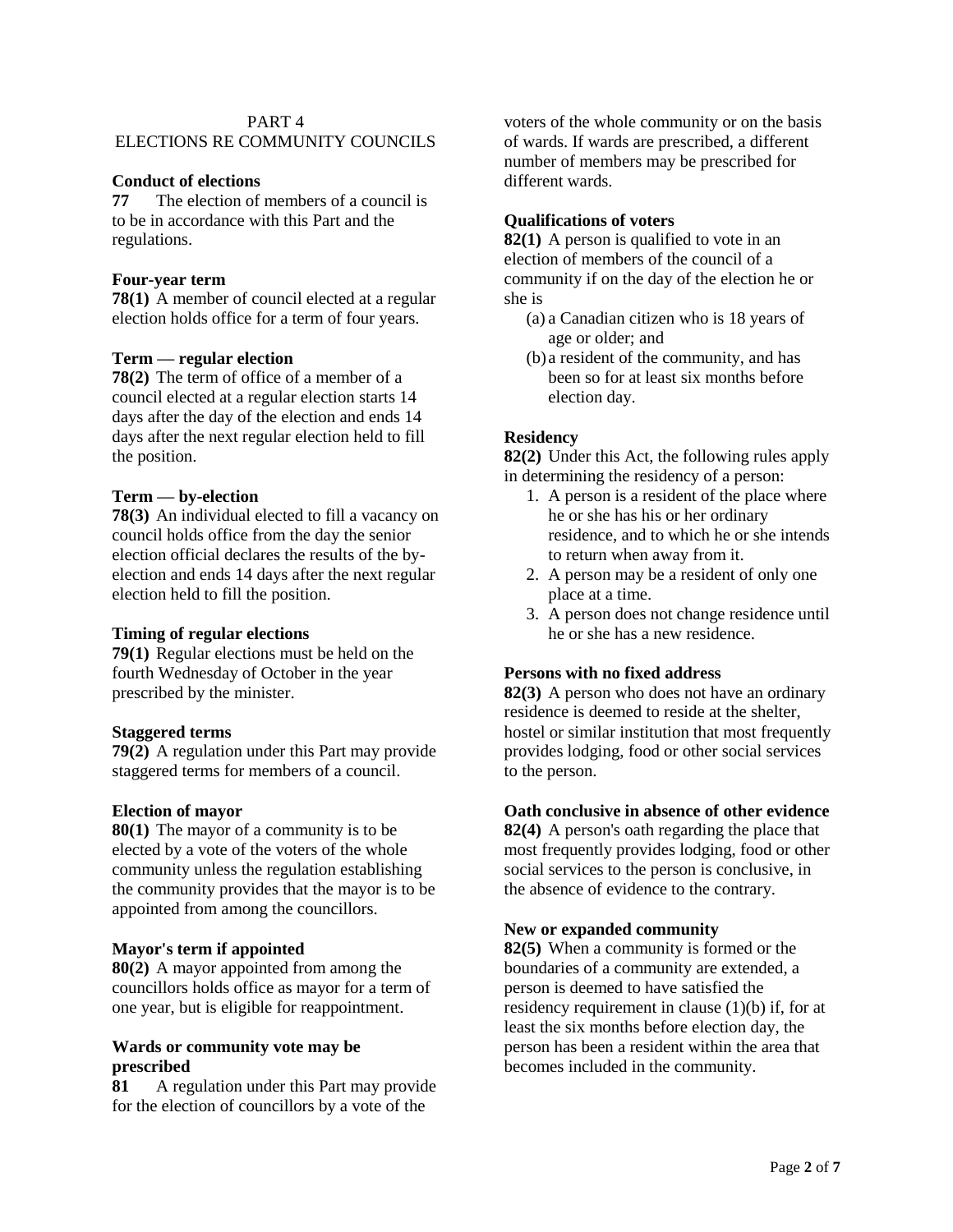## **Qualification of members of council**

**[83](https://web2.gov.mb.ca/laws/statutes/ccsm/n100f.php#83)** A person is qualified to be nominated for and elected as a member of council if the person is

- (a) a Canadian citizen;
- (b) at least 18 years of age on the day of the election;
- (c) a voter of the community;
- (d)in a community with wards, a resident in the ward in which the person is or may be nominated; and
- (e) not subject to any disqualification under this or any other Act.

#### **Persons who are disqualified**

**[84](https://web2.gov.mb.ca/laws/statutes/ccsm/n100f.php#84)** The following persons are disqualified from being nominated for, being elected to, and from membership on, a council:

- (a) a judge of the Court of Queen's Bench or The Court of Appeal;
- (b) a provincial judge or justice of the peace;
- (c) a member of the Legislative Assembly of Manitoba, the Senate or House of Commons of Canada, or of a band council;
- (d)subject to section 85, an employee of the community or an affiliated body of the community.

#### **Definition**

**[85\(1\)](https://web2.gov.mb.ca/laws/statutes/ccsm/n100f.php#85)** In this section, **"employee"** means a person employed by a community or by an affiliated body, but does not include a person who volunteers services to the community, whether or not the person receives reasonable compensation or expense money from the community for his or her voluntary service.

#### **Rights of employees in elections**

**[85\(2\)](https://web2.gov.mb.ca/laws/statutes/ccsm/n100f.php#85(2))** Section 92 of *The Municipal Act* applies, with necessary changes, to an employee.

#### **When member becomes disqualified**

**[86\(1\)](https://web2.gov.mb.ca/laws/statutes/ccsm/n100f.php#86)** A member of a council is disqualified from council if he or she

- (a) when nominated or elected, was not eligible as a candidate under this Act;
- (b)is liable to the community under a judgment in an action under section 227 (unauthorized expenditures);
- (c) is convicted of an offence under this or any other Act and has not paid a fine imposed on conviction within 120 days after the fine was imposed or such time as the court has permitted for payment;
- (d)is convicted of
	- (i) an offence punishable by imprisonment for five or more years, or
	- (ii)an offence under section 122 (breach of trust by public officer), 123 (municipal corruption), 124 (selling or purchasing office) or 125 (influencing or negotiating appointments or dealings in office) of the *Criminal Code* (Canada);
- (e) receives from the community or an affiliated body of a community, a fee, salary, wage or any other payment for labour or services
	- (i) in an amount that is greater than the amount prescribed by the minister, or (ii)in a manner other than a manner
	- prescribed by the minister;
- (f) ceases to be qualified as a voter; or
- (g)in the case of members elected on the basis of wards, ceases to be a resident of the ward that the person is elected to represent.

## **Deemed resignation**

**[86\(2\)](https://web2.gov.mb.ca/laws/statutes/ccsm/n100f.php#86(2))** A member of a council who is absent for the full duration of three consecutive regular council meetings is deemed to have resigned unless the absences are with the leave of the council, granted by a resolution passed at any of the three meetings, a prior meeting or the next meeting following the third absence.

## **Eligibility at next election**

**[86\(3\)](https://web2.gov.mb.ca/laws/statutes/ccsm/n100f.php#86(3))** A member of a council who is disqualified under this section is eligible to be elected at the next regular election in the community if the person is then otherwise eligible for nomination under section 83.

## **Eligibility after disqualification under conflict provisions**

**[86\(4\)](https://web2.gov.mb.ca/laws/statutes/ccsm/n100f.php#86(4))** A member of a council who is disqualified under section 105 (conflict provisions) is eligible to be elected at the next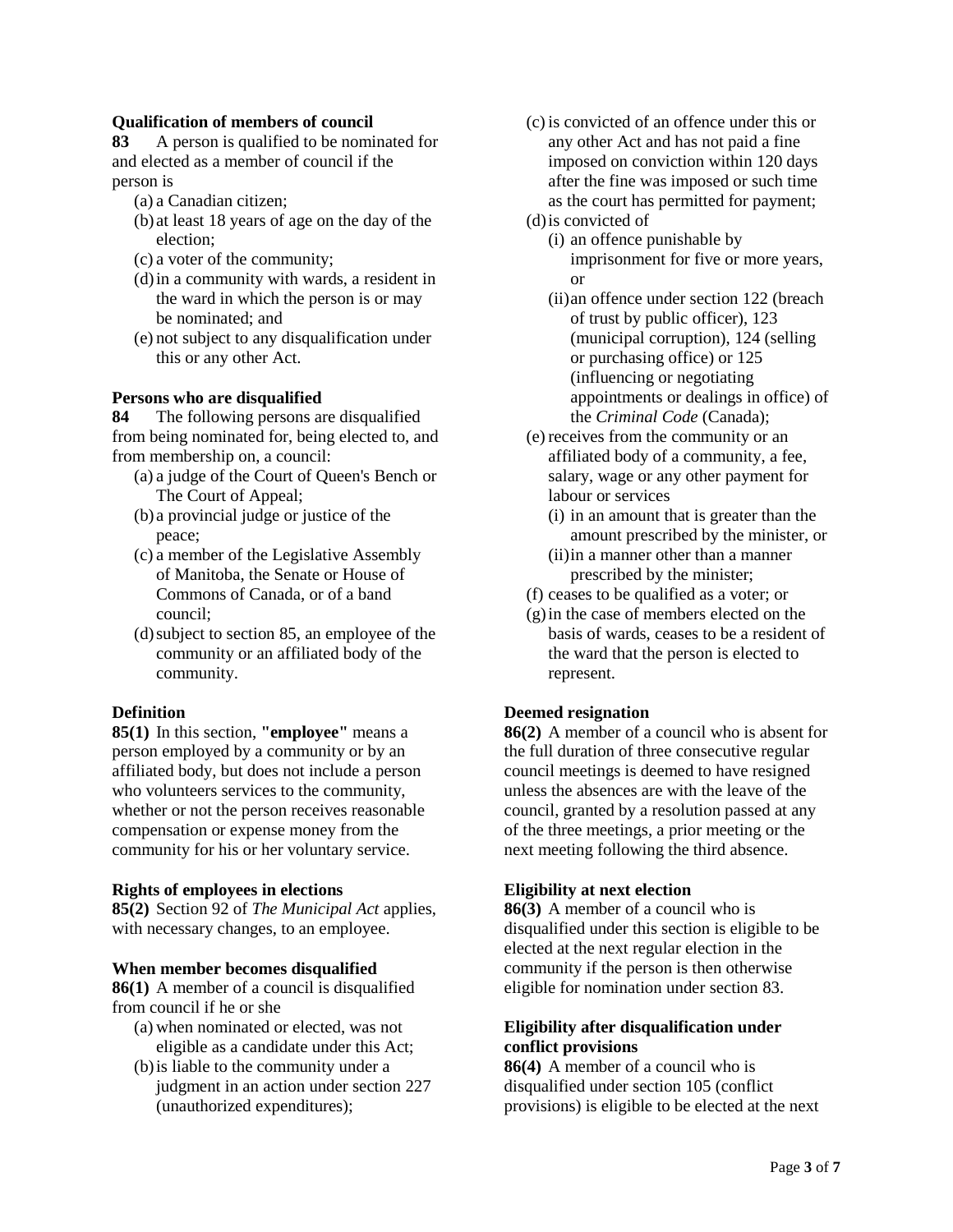regular election in the community if the person is then otherwise eligible for nomination under section 83.

#### **Disqualified person must resign**

**[87\(1\)](https://web2.gov.mb.ca/laws/statutes/ccsm/n100f.php#87)** A member of a council who is disqualified under this Act must resign immediately.

#### **Application to court**

**[87\(2\)](https://web2.gov.mb.ca/laws/statutes/ccsm/n100f.php#87(2))** If the member of a council does not resign immediately upon disqualification, the court may, on an application, declare the member to be disqualified and his or her position on the council to be vacant.

## **How application made**

**[87\(3\)](https://web2.gov.mb.ca/laws/statutes/ccsm/n100f.php#87(3))** An application for a declaration that alleges that the member is disqualified must be made in accordance with the regulations.

#### **Only one office at a time**

- **[88\(1\)](https://web2.gov.mb.ca/laws/statutes/ccsm/n100f.php#88)** A person may not at any one time
	- (a) hold more than one office on a council; or
	- (b)be nominated for more than one office on a council.

#### **Current member must resign to run in byelection**

**[88\(2\)](https://web2.gov.mb.ca/laws/statutes/ccsm/n100f.php#88(2))** A person who holds office on a council may not be nominated in a by-election for an office on the same council.

## **Vacancy in councillor position after regular election**

**[89\(1\)](https://web2.gov.mb.ca/laws/statutes/ccsm/n100f.php#89)** If a councillor position is not filled at a regular election, the remaining members and the members who are elected may fill the vacancy by appointing as councillor a person who was eligible to be nominated for the position at the election, and any person so appointed is deemed to have been elected at a by-election.

## **Vacancy in office of mayor after regular election**

**[89\(2\)](https://web2.gov.mb.ca/laws/statutes/ccsm/n100f.php#89(2))** If the office of mayor is not filled at a regular election, the councillors who are elected may appoint one of their members as mayor, in which case the appointed councillor is deemed to have been elected as the mayor at the election and a by-election must be held to fill the councillor position.

#### **Vacancy after by-election**

**[89\(3\)](https://web2.gov.mb.ca/laws/statutes/ccsm/n100f.php#89(3))** If no person is elected at a by-election held to fill a vacancy on a council, subsections (1) and (2) apply with necessary changes.

## **Section does not apply in case of a tie or death**

- **[89\(4\)](https://web2.gov.mb.ca/laws/statutes/ccsm/n100f.php#89(4))** This section does not apply
	- (a) if two or more candidates in an election cannot be declared elected because the same number of votes were cast for each; or
	- (b)if a position on a council is not filled at an election because a candidate has died.

## **Appointment of administrator if no council or quorum**

**[90](https://web2.gov.mb.ca/laws/statutes/ccsm/n100f.php#90)** Despite section 89, if the number of members of a council is fewer than is required for a quorum or if a council resigns, the minister may appoint an administrator for the community, in which case section 197, except subsection 197(1), applies with necessary changes.

## **Resignation of member**

**[91\(1\)](https://web2.gov.mb.ca/laws/statutes/ccsm/n100f.php#91)** The resignation of a member must be in writing and given to the community administrative officer.

## **Effective day of resignation**

**[91\(2\)](https://web2.gov.mb.ca/laws/statutes/ccsm/n100f.php#91(2))** A resignation is effective and a vacancy on the council occurs at the time the resignation is given to the community administrative officer despite any other date set out in the resignation, and the resignation may not thereafter be revoked.

#### **C.A.O. to report resignation to council**

**[91\(3\)](https://web2.gov.mb.ca/laws/statutes/ccsm/n100f.php#91(3))** The community administrative officer must report a resignation at the first meeting of the council after the resignation is received.

## **By-election to fill vacancy on council**

**[92\(1\)](https://web2.gov.mb.ca/laws/statutes/ccsm/n100f.php#92)** Subject to section 89 (vacancy after regular election), a council must hold a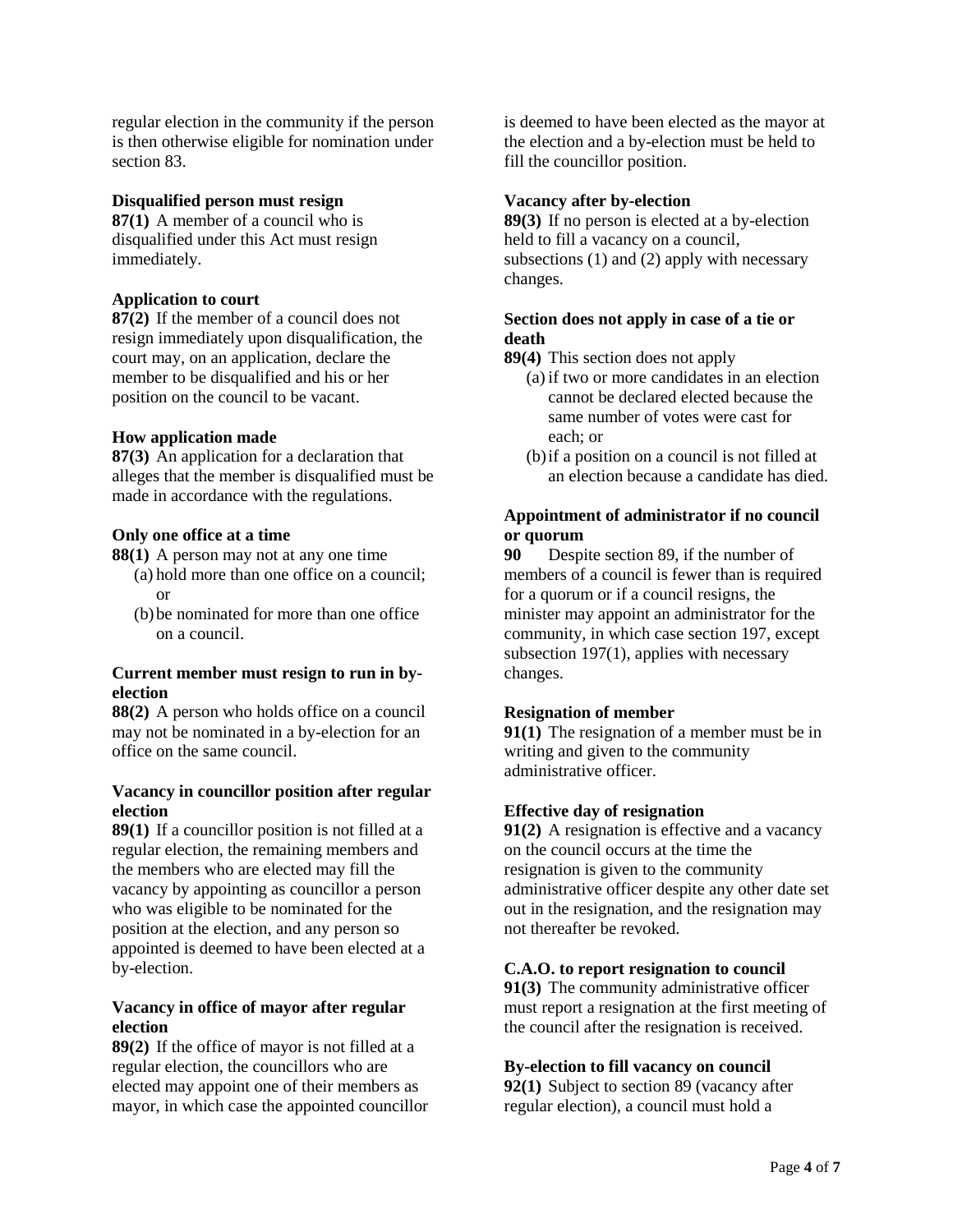by-election to fill a vacancy on the council as soon as is reasonably practicable unless

- (a) the vacancy occurs in the six months preceding the day on which the term of office for the vacant position expires; or
- (b)the vacancy occurs in the 12 months preceding the day on which the term of office for the vacant position expires and the remaining members
	- (i) are a majority of the number of members comprising the council, and (ii)decide not to hold a by-election.

#### **Appointment of mayor by councillors**

**[92\(2\)](https://web2.gov.mb.ca/laws/statutes/ccsm/n100f.php#92(2))** If the position of mayor becomes vacant and a by-election is not required under subsection (1), the council may appoint one of their members as the mayor.

## **By-election to be held on request of council**

**[92\(3\)](https://web2.gov.mb.ca/laws/statutes/ccsm/n100f.php#92(3))** The community's senior election official must hold a by-election when requested to do so by a council. Election day for the election must be as soon as reasonably practicable, but in fixing the day the senior election official must consider

- (a) voter participation; and
- (b) availability of persons to serve as election officials, and facilities to be used as voting places.

#### **Appointed, elected person to file oath of office**

**[92\(4\)](https://web2.gov.mb.ca/laws/statutes/ccsm/n100f.php#92(4))** Section 104 (oath of office) applies, with necessary changes, to a person appointed by a council or elected at a by-election.

## **Election of first council**

**[93](https://web2.gov.mb.ca/laws/statutes/ccsm/n100f.php#93)** In a regulation that designates a community, the minister must make all necessary provisions for the election of the first council of the community, including, without limitation,

- (a) providing for the appointment of one or more election officials for the community;
- (b) establishing if the mayor is to be elected by a vote of the voters of the whole community or if the council is to appoint the mayor from among the councillors;
- (c) establishing the number of councillors to be elected, and if they are to be elected by a vote of the voters of the whole community or by wards;
- (d)specifying the date by which the first voters list must be completed;
- (e)specifying the date and time when, and the place where, nominations of candidates for members of the first council must be filed;
- (f) specifying the date and time when elections must be held for the members of the first council;
- (g)specifying the date, time and place for the first meeting of the council;
- (h)designating a person to act as community administrative officer until its council appoints a community administrative officer; and
	- (i) making any other provision that, in the opinion of the minister, is necessary or advisable for the establishment of the community and the election and operation of its first council.

## **Appointment of prescribed election officials**

**[94\(1\)](https://web2.gov.mb.ca/laws/statutes/ccsm/n100f.php#94)** The council of a community must by bylaw appoint, and fix and provide for the remuneration of prescribed election officials.

## **Qualifications**

**[94\(2\)](https://web2.gov.mb.ca/laws/statutes/ccsm/n100f.php#94(2))** The minister may prescribe qualifications of person to be appointed as election officials.

## **Appointment of principal electoral officer**

**[95\(1\)](https://web2.gov.mb.ca/laws/statutes/ccsm/n100f.php#95)** The minister may appoint a principal electoral officer for northern Manitoba.

## **P.E.O. may delegate**

**[95\(2\)](https://web2.gov.mb.ca/laws/statutes/ccsm/n100f.php#95(2))** The principal electoral officer may delegate any of his or her powers and duties to another person, subject to any restrictions or conditions specified in the delegation.

#### **P.E.O. retains powers and duties**

**[95\(3\)](https://web2.gov.mb.ca/laws/statutes/ccsm/n100f.php#95(3))** The principal electoral officer may continue to exercise the delegated powers and duties despite the delegation.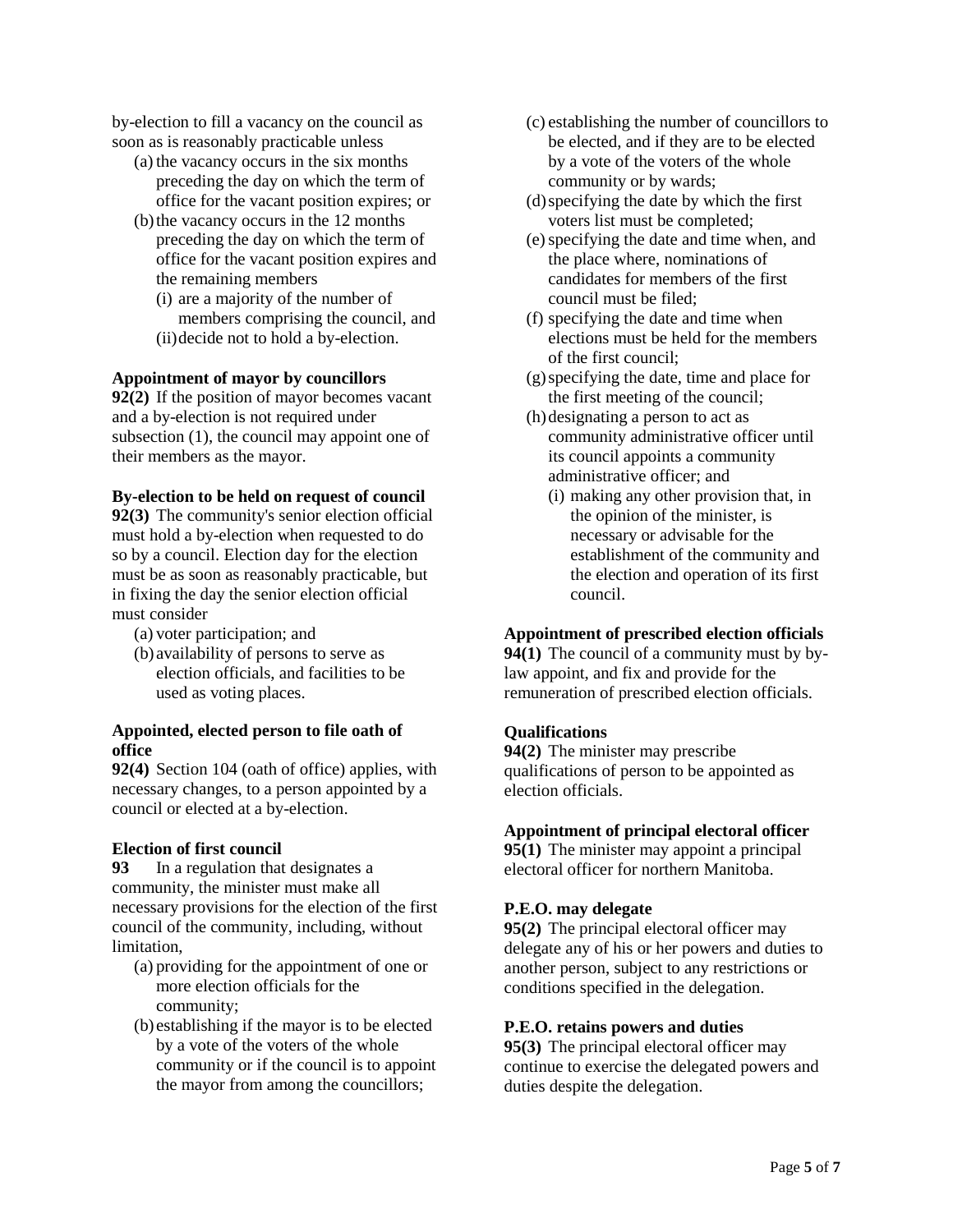## **Powers and duties of P.E.O.**

- **[96\(1\)](https://web2.gov.mb.ca/laws/statutes/ccsm/n100f.php#96)** The principal electoral officer is to
	- (a) exercise general direction and supervision over the administrative conduct of elections in northern Manitoba communities;
	- (b) enforce fairness, impartiality and compliance with this Act and the regulations on the part of all election officials;
	- (c) issue to election officials the instructions he or she believes are necessary to ensure the effective conduct of elections in northern Manitoba; and
	- (d)perform such other duties as are prescribed by this or any other enactment.

## **Public education and information**

**[96\(2\)](https://web2.gov.mb.ca/laws/statutes/ccsm/n100f.php#96(2))** The principal electoral officer may at any time, using any means that the principal electoral officer considers appropriate, provide residents of northern Manitoba with information about the electoral process, the democratic right to vote and the right to be a candidate at a election in a community.

## **Notices by P.E.O.**

**[96\(3\)](https://web2.gov.mb.ca/laws/statutes/ccsm/n100f.php#96(3))** The principal electoral officer may determine the form of notices and other documents under this Part and the regulations and the method of publishing them when they are required to be published.

## **Special powers of P.E.O.**

- **[96\(4\)](https://web2.gov.mb.ca/laws/statutes/ccsm/n100f.php#96(4))** The principal electoral officer may
	- (a) extend the time for doing anything under this Act or the regulations, other than extending the time for opening or closing an ordinary or advance poll;
	- (b) approve forms for the purposes of elections and may provide that the forms are to be used in particular cases or classes of cases or for prescribed purposes;
	- (c) modify a provision of this Act or the regulations to permit its use at a byelection; and
	- (d)generally adapt the provisions of this Act and the regulations to existing circumstances.

## **Direct appointment of election officials**

**[96\(5\)](https://web2.gov.mb.ca/laws/statutes/ccsm/n100f.php#96(5))** The principal electoral officer may rescind an election official's appointment by a community and direct that the community appoint a replacement if he or she is satisfied that the official

- (a) is unable, for any reason, to perform his or her duties;
- (b)has failed to perform his or her duties satisfactorily;
- (c) has not followed an instruction of the principal electoral officer; or
- (d) after being appointed, has engaged in partisan political activities, whether or not this was done in the course of performing duties under this Act or the regulations.

## **Community must comply**

**[96\(6\)](https://web2.gov.mb.ca/laws/statutes/ccsm/n100f.php#96(6))** The council of a community must comply with a direction to appoint a replacement election official as soon as practicable.

## **P.E.O. may appoint**

**[96\(7\)](https://web2.gov.mb.ca/laws/statutes/ccsm/n100f.php#96(7))** If, in the opinion of the principal electoral officer, there is insufficient time before an election for a council to appoint a replacement, the principal electoral officer may make the appointment.

## **Order to deliver material**

**[96\(8\)](https://web2.gov.mb.ca/laws/statutes/ccsm/n100f.php#96(8))** An election official whose appointment is rescinded must deliver any election material in his or her possession to any person the principal electoral officer directs.

## **Postponing an election**

**[97\(1\)](https://web2.gov.mb.ca/laws/statutes/ccsm/n100f.php#97)** If for any reason it is impossible to close nominations or hold an election in a community on the day prescribed for a regular election or fixed for a by-election, the principal electoral officer may, by written order made to the community's senior election official, specify a new closing day for nominations, or a new election day, or both.

## **Terms extended**

**[97\(2\)](https://web2.gov.mb.ca/laws/statutes/ccsm/n100f.php#97(2))** If a member holds a position that is to be filled at a regular election that is postponed under subsection (1), the member's term is